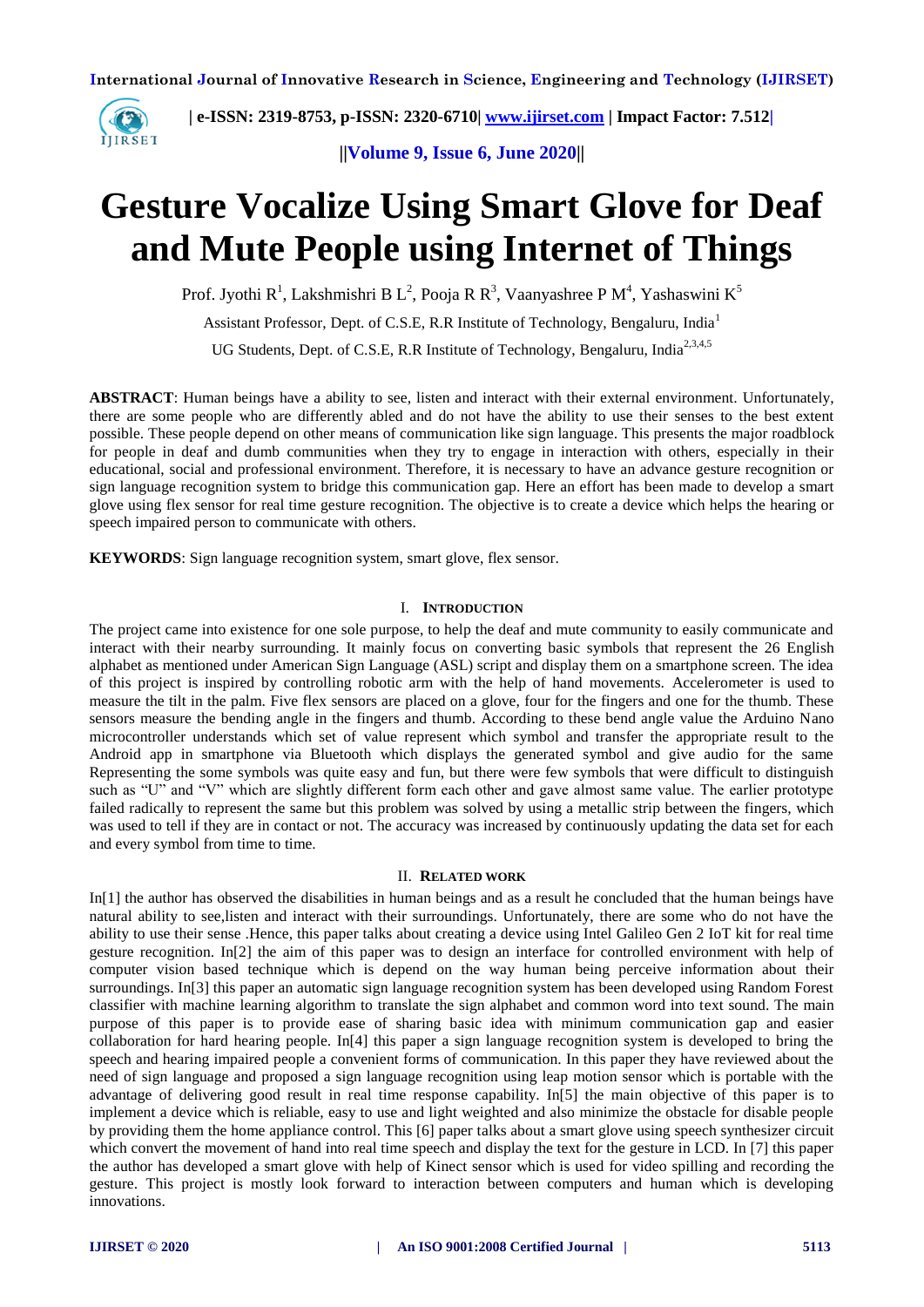

# **| e-ISSN: 2319-8753, p-ISSN: 2320-6710| [www.ijirset.com](http://www.ijirset.com/) | Impact Factor: 7.512|**

#### **||Volume 9, Issue 6, June 2020||**

#### III. **PROPOSED ALGORITHM**

#### A. *Design Considerations:*

- Flex Sensor to find the bending angle of fingers and thumb.
- Accelerometer to measure the tilt in palm.
- Arduino Nano would be used in this prototype as microcontroller.
- Bluetooth module for the transmission of data.

#### B. *Description of the Proposed Algorithm:*

The proposed algorithm is consists of three main steps.

**Step 1:** Calculating the bend angle using Flex Sensor.

Flex Sensor is primarily a Variable Resistor whose terminal resistance increases when the sensor is bent. So the sensor resistance increases depends on surface linearity. So it is usually used to sense the changes in linearity. It is usually used to sense the changes in lineraity.



As shown in the above figure, when the surface of Flex Sensor is completely linear. It will be havingits nominal resistance. When it is bent to 45º angle the Flex Sensor resistance increases to twice as before. And when it is bent to 90º the resistance could go high as four times the nominal resistance. So the resistance of the Flex Sensor across the terminals rises linearly with bent angle. Then in a sense the Flex Sensor converts flex angle to Resistance parameter. For our convenience we convert this Resistance parameter to a Voltage parameter. And for this we are going to use

Voltage Divider circuit. A Voltage Divider circuit is shown below.



In this resistive network we have two resistances. One is constant resistance (R1) and other one is variable resistance (RV1). Vo is the voltage at midpoint of Voltage Divider circuit and it is also the output voltage and the voltage across the variable resistance (RV1). When the resistance value of RV1 is changed, the output voltage Vo will also get changed .So we will have resistance change in voltage change with Voltage Divider circuit. Here in this we will replace the variable resistance (RV1) with the Flex Sensor The circuit will be as shown below.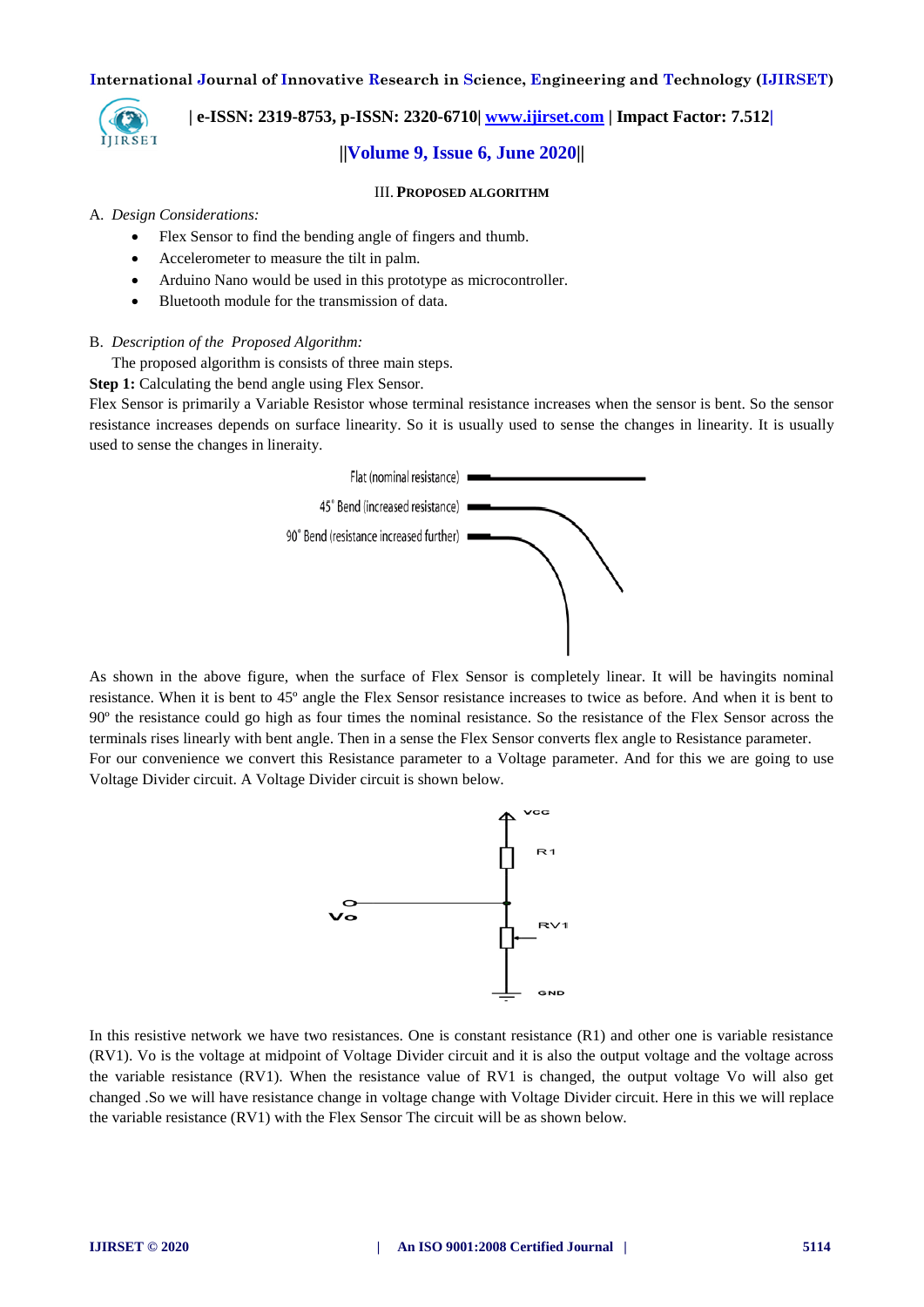

 **| e-ISSN: 2319-8753, p-ISSN: 2320-6710| [www.ijirset.com](http://www.ijirset.com/) | Impact Factor: 7.512|**

## **||Volume 9, Issue 6, June 2020||**



As shown in the above figure, R1 is a constant resistance and Flex Sensor which acts as a variable resistance. Vo is a output voltage and also the voltage across the Flex Sensor. Here,  $V_0 = VCC$  ( $Rx/(R1+Rx)$ ). Rx-FLEX SENSOR resistance When the Flex Sensor is bent then the terminal resistance increases. This increase will also appears in Voltage Divider circuit. As the drop across the Flex Sensor increases so is Vo. With the increase in bent ofFlex Sensor Vo voltage increases linearly. With it we have Voltage parameter representingthe flex. We can take this Voltage parameter and feed it to ADC to get the digitalvalue which it can be used conveniently.

**Step 2:** To measure tilt in the palm using Accelerometer:

The ADXL335 can measure at least 3G in the X, Y and Z axis. It is optimal for high-resolution static acceleration measurements like tilt-sensing and also for moderate dynamic accelerations from motion, shock or vibration. How it works:

MEME(Micro Electro-Mechanical Systems) This sensor consists of a micro-machined structure on a silicon wafer. The structure is suspended by polysilicon springs which allow it to deflect in the when subject to acceleration in the X, Y and/or Z axis. This deflection causes a change in capacitance between fixed plates and plates attached to the suspended structure . Due to this change in capacitance on each axis is converted to an output voltage proportional to the acceleration on that axis.

## Ratiometric Output:

The output voltage increases linearly with acceleration over the range. For this ADXL335, that is approximately 0v at - 3G to 3.3 at +3G.

#### **Step 3:** Transformation of data via Bluetooth:

The HC-05 Bluetooth module has two operating modes, one is the Data mode in which it sends and receive data from other Bluetooth devices and the other is the AT Command mode in which the default device settings can be changed. We can operate the device in any of these two modes by using the key pin as explained in the pin description. It is very easy to pair the HC-05 module along with microcontrollers because it operates using the Serial Port Protocol (SPP). Simply power the module with +5V and then connect the Rx pin of the module to the Tx of MCU and Tx pin of module to Rx of MCU as shown in the figure.



During power up the key pin can be grounded to enter into Command mode, if it is left free it by default it will enter into the data mode.Once the module is powered we should be able to discover the Bluetooth device as "HC-05" and then connect with it using the default password 1234 and start communicating with it. The default parameters such as name password and other parameters can be changed by entering into it.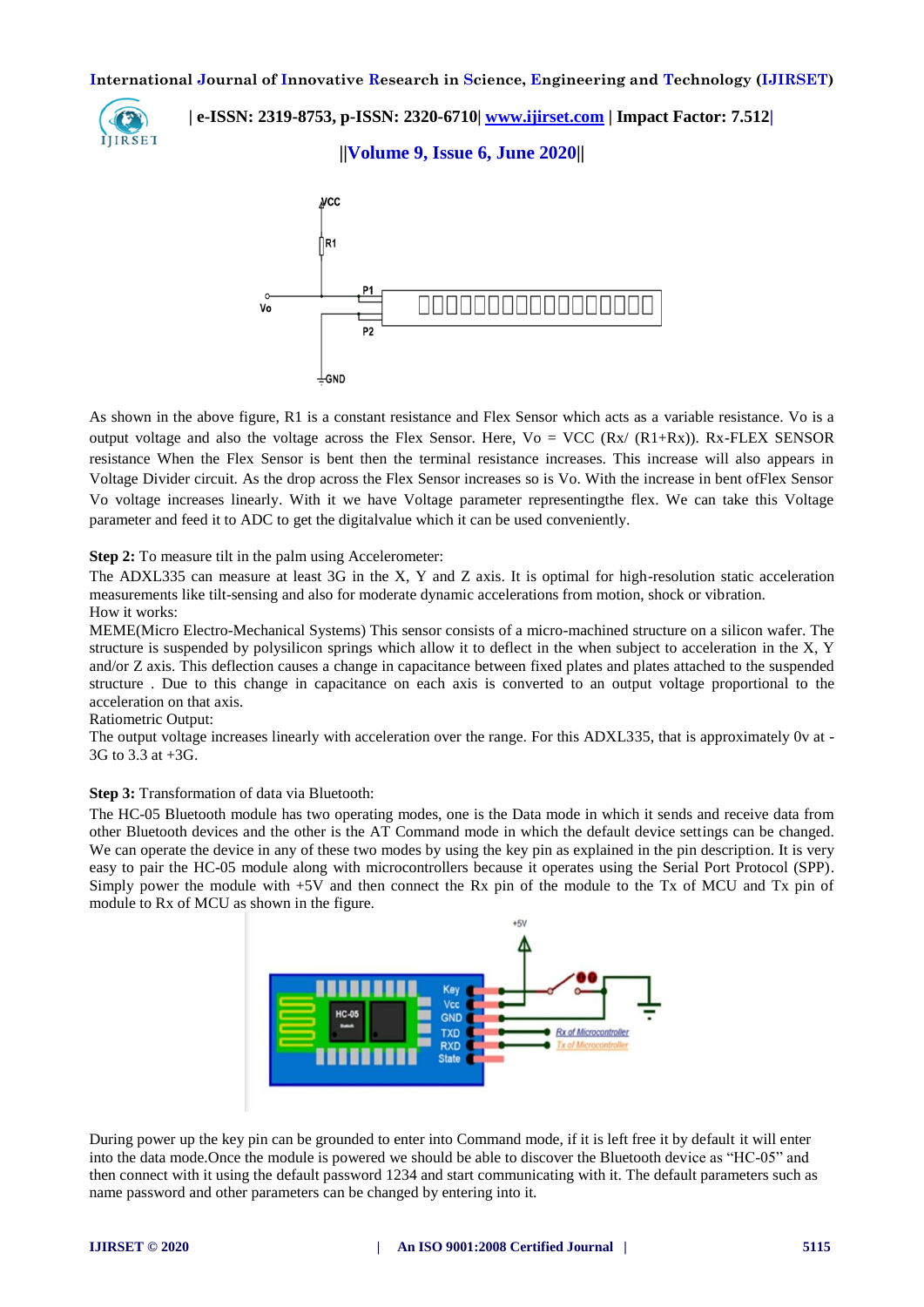

 **| e-ISSN: 2319-8753, p-ISSN: 2320-6710| [www.ijirset.com](http://www.ijirset.com/) | Impact Factor: 7.512|**

## **||Volume 9, Issue 6, June 2020||**

IV.**PSEUDO CODE**

#### **Algorithm**

Step 1: Input for a particular gesture.

- Get data from flex sensor.
- Step 2: The sensor sends the analog signal to microcontroller
- Step 3: The ADC converts the analog signal into digital signal.
- Step 4: The digital value of flex will converted into angles.
- Step 5: These angle will be compared with the given angles.
- Step 6:If not matched-nothing is display.
- Step 7: If matched-data will send to phone via Bluetooth.
- Step 8: Output displays on smartphone.

Step 9: End

#### V. **SIMULATION RESULTS**

The simulation studies involve the working of the glove as follows. The prototype allows the speech impaired people to communicate with the world giving them an opportunity to express themselves to the world without any difficulties.The flex sensor in combination with the Accelerometer is successfully and accurately able to find the angle. Mounting the sensors on a glove, a very convenient to use wearable is made which is not only efficient but also comfortable to use in our daily lives. It provides an efficient method of alleviating the problems of the speech impaired community.

 $\geq 1$ : Smart Glove with ciruit Diagram.



 $\geq$  2: Sign Teller Application.

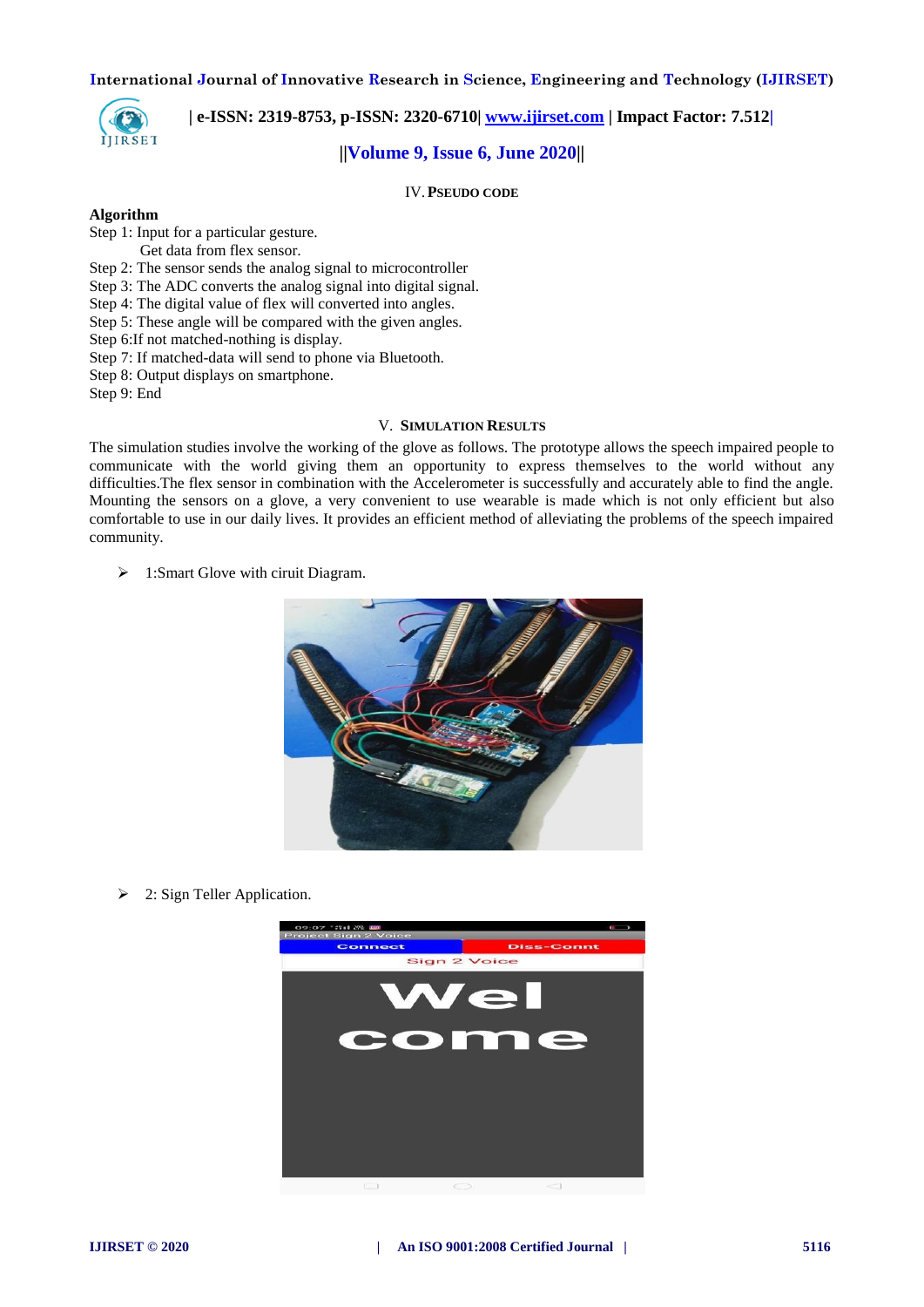

 **| e-ISSN: 2319-8753, p-ISSN: 2320-6710| [www.ijirset.com](http://www.ijirset.com/) | Impact Factor: 7.512|**

# **||Volume 9, Issue 6, June 2020||**

3: Sign Teller application displaying and speaking the output value "B".



4: Sign Teller application displaying and speaking the output value "4".



5: Android application displaying and speaking the output "Hello".

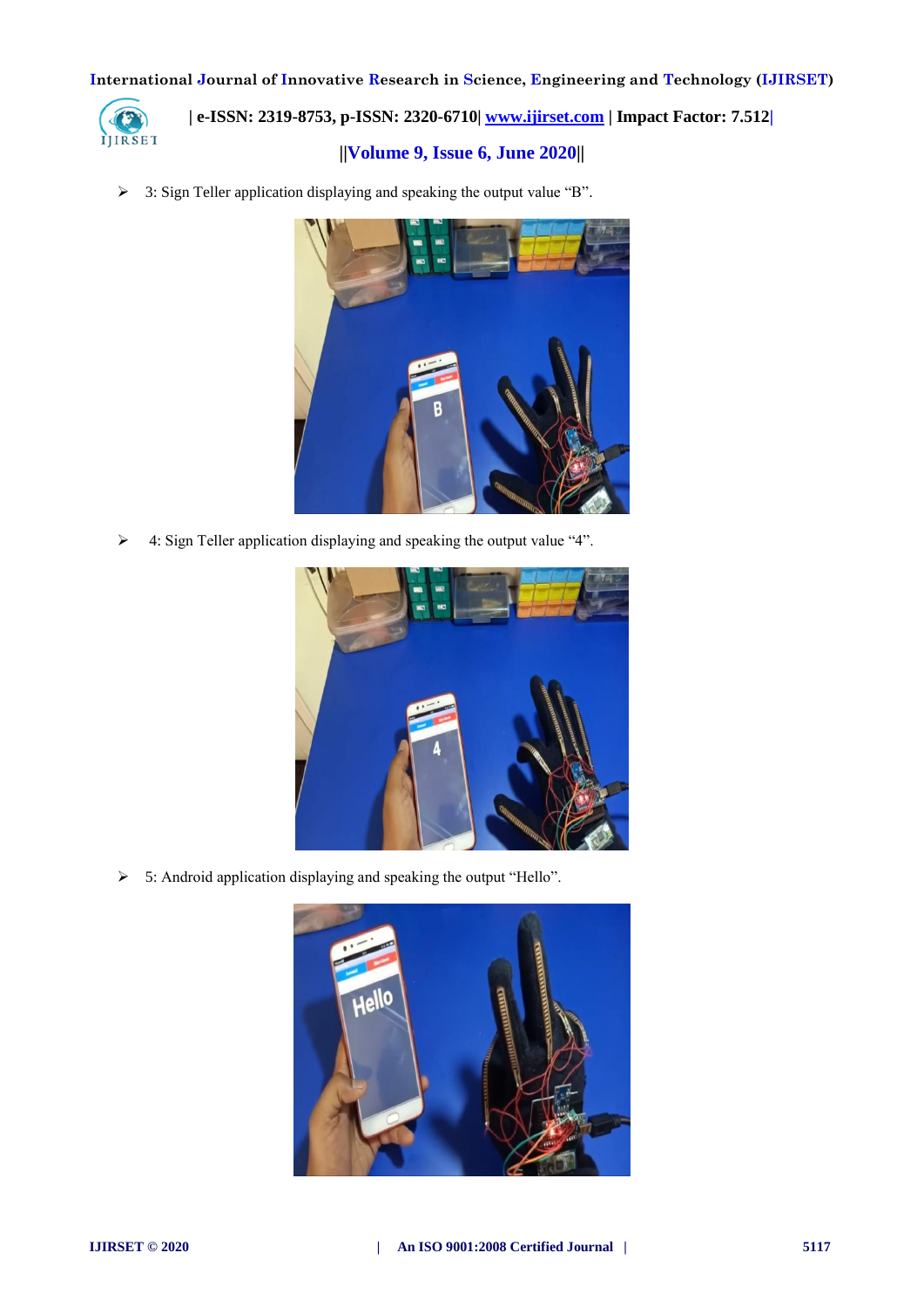

 **| e-ISSN: 2319-8753, p-ISSN: 2320-6710| [www.ijirset.com](http://www.ijirset.com/) | Impact Factor: 7.512|**

# **||Volume 9, Issue 6, June 2020||**

6:Android application displaying and speaking the output "Help".



 $\triangleright$  7: Android application displaying and speaking the output "Water".



## VI.**CONCLUSION AND FUTURE WORK**

The technology can mean a new way for about 70 million people with hearing and speech impairment to verbally communicate and around connect to people around them. This project aims to lower the communication gap between the deaf or mute community and the normal world.Gesturing is a way of communication to present a specific meaning. In India nearly 31% of people are either deaf or mute or both. So, the sign language interpretation using sensors is being explored as an auxiliary tool for deaf and mute people to blend into society without barriers. It empowers such people with the power of speech and allows them to express themselves better. The glove is used to convert gesture to speech, but by carefully tracking the movement of the palm and fingers with even more accuracy. The human can wear the glove and move the fingers as if the perform the task. It can be concluded that the existing methods assisted in the development of our prototype but inclusion of new technology will surely lay a major impact in this field.

The gesture recognition system designed using sensor fusion and gesture recognition techniques in this venture has a lot of future aspects that has to be taken into consideration in order to support the help for this differently abled people more. This smart glove readily banishes the required interpretation between a speech impaired and a normal person. Future implementation can be made by enhancing the quality of the mobile application which can be used to produce a lot of technical quality research as in what is to be implemented to assist them more.

• The devices has application in home automation .Different gestures can be used to control various basic electronic appliances, etc.

- The device can be paired up with the fitness sensor to monitor health of the individual.
- The glove can be used for tracking user"s movements in reality.
- •Thus smart glove technology has and can have many applications in near future.